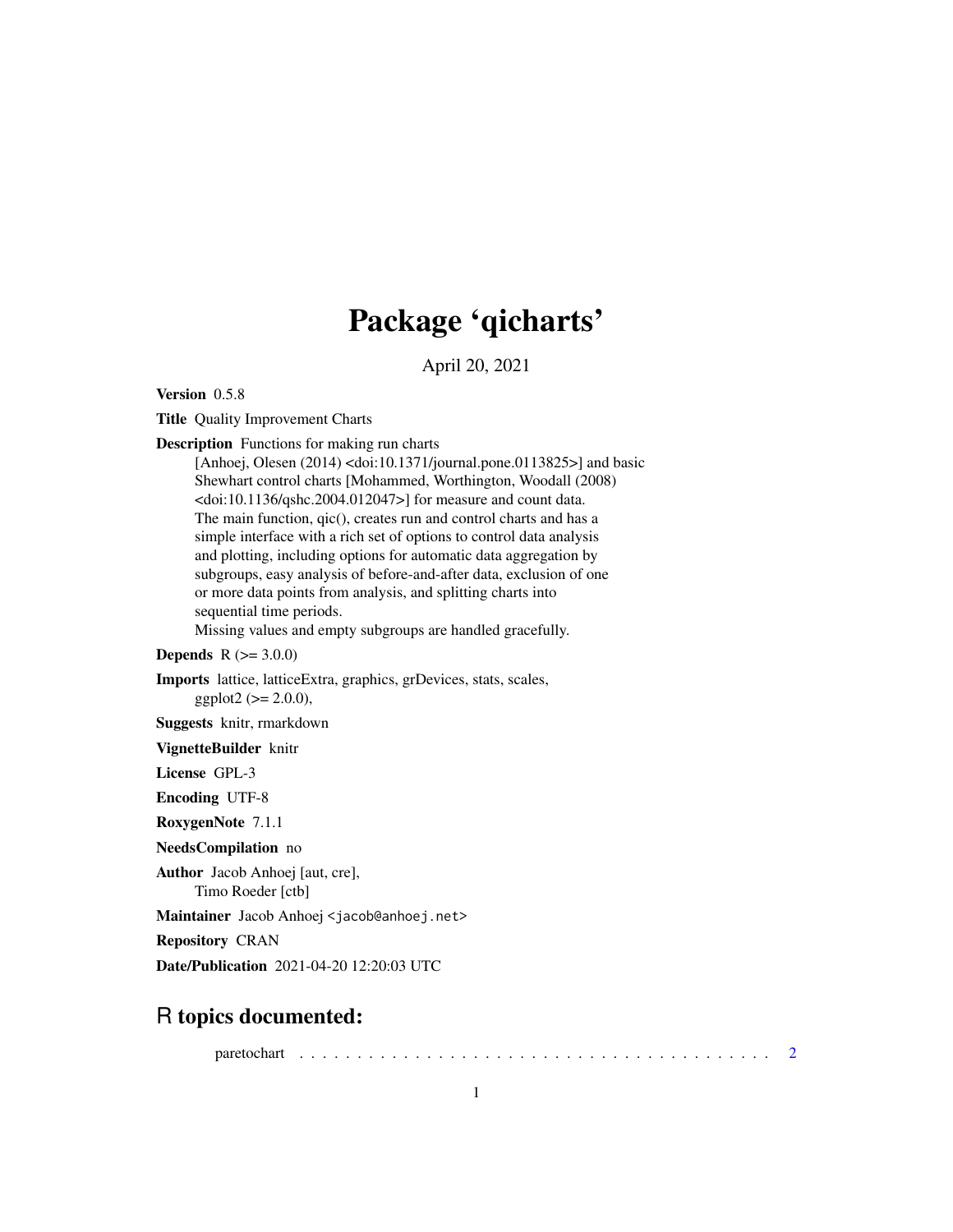# <span id="page-1-0"></span>2 paretochart

| Index |  |  |  |  |  |  |  |  |  |  |  |  |  |  |  |  |  |  |  |  |  |
|-------|--|--|--|--|--|--|--|--|--|--|--|--|--|--|--|--|--|--|--|--|--|
|       |  |  |  |  |  |  |  |  |  |  |  |  |  |  |  |  |  |  |  |  |  |
|       |  |  |  |  |  |  |  |  |  |  |  |  |  |  |  |  |  |  |  |  |  |
|       |  |  |  |  |  |  |  |  |  |  |  |  |  |  |  |  |  |  |  |  |  |
|       |  |  |  |  |  |  |  |  |  |  |  |  |  |  |  |  |  |  |  |  |  |
|       |  |  |  |  |  |  |  |  |  |  |  |  |  |  |  |  |  |  |  |  |  |

paretochart *Pareto chart*

# Description

Creates a pareto chart from a categorical variable

# Usage

```
paretochart(
  x,
  main,
  ylab = "Frequency",
  xlab = "",
  cumperc.by = 20,
  cex = 0.8,
  ...
\mathcal{L}
```
# Arguments

| Categorical vector to be plotted                                            |
|-----------------------------------------------------------------------------|
| Plot title                                                                  |
| Label on y axis                                                             |
| Label on x axis                                                             |
| Grid interval                                                               |
| Number indicating the amount by which text and symbols should be magnified. |
| Further arguments to plot function                                          |
|                                                                             |

# Value

A table of frequencies and percentages from the pareto analysis

# Author(s)

Jacob Anhoej

```
x <- rep(LETTERS[1:9], c(256, 128, 64, 32, 16, 8, 4, 2, 1))
paretochart(x)
```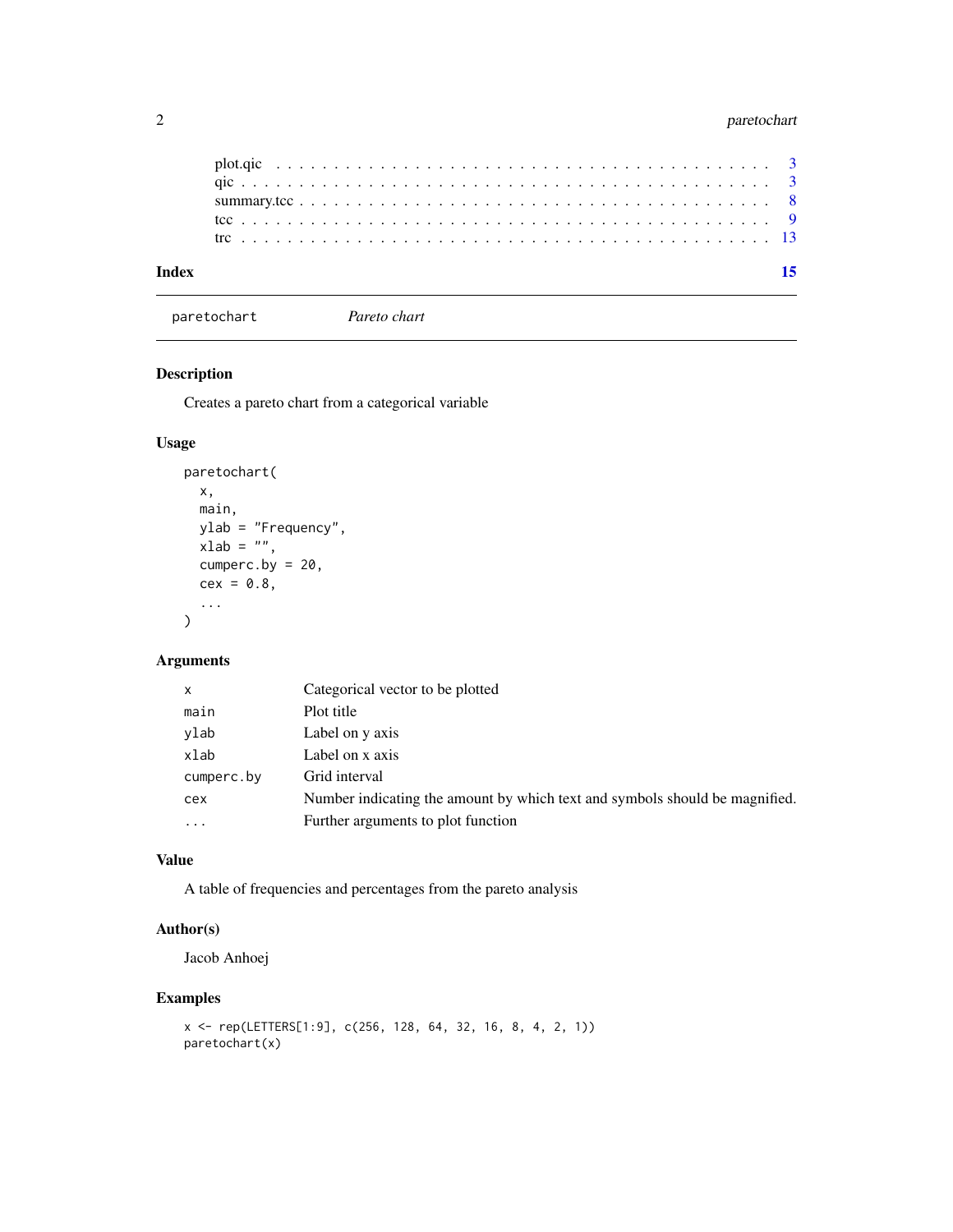<span id="page-2-0"></span>

# Description

Plot qic object

### Usage

## S3 method for class 'qic'  $plot(x, y = NULL, ...)$ 

# Arguments

|                         | List object returned from the gic() function.                   |
|-------------------------|-----------------------------------------------------------------|
|                         | Ignored. Included for compatibility with generic plot function. |
| $\cdot$ $\cdot$ $\cdot$ | Further arguments to plot function.                             |

## Value

Creates a qic plot.

# Examples

 $y \leftarrow \text{norm}(24)$ p <- qic(y, plot.chart = FALSE) plot(p)

#### <span id="page-2-1"></span>qic *Quality improvement charts*

# Description

Run and control charts for quality improvement and control

# Usage

qic( y, n, x, data, chart =  $c("run", "i", "mr", "xbar", "s", "t", "p", "c", "u", "g"),$ notes = NULL,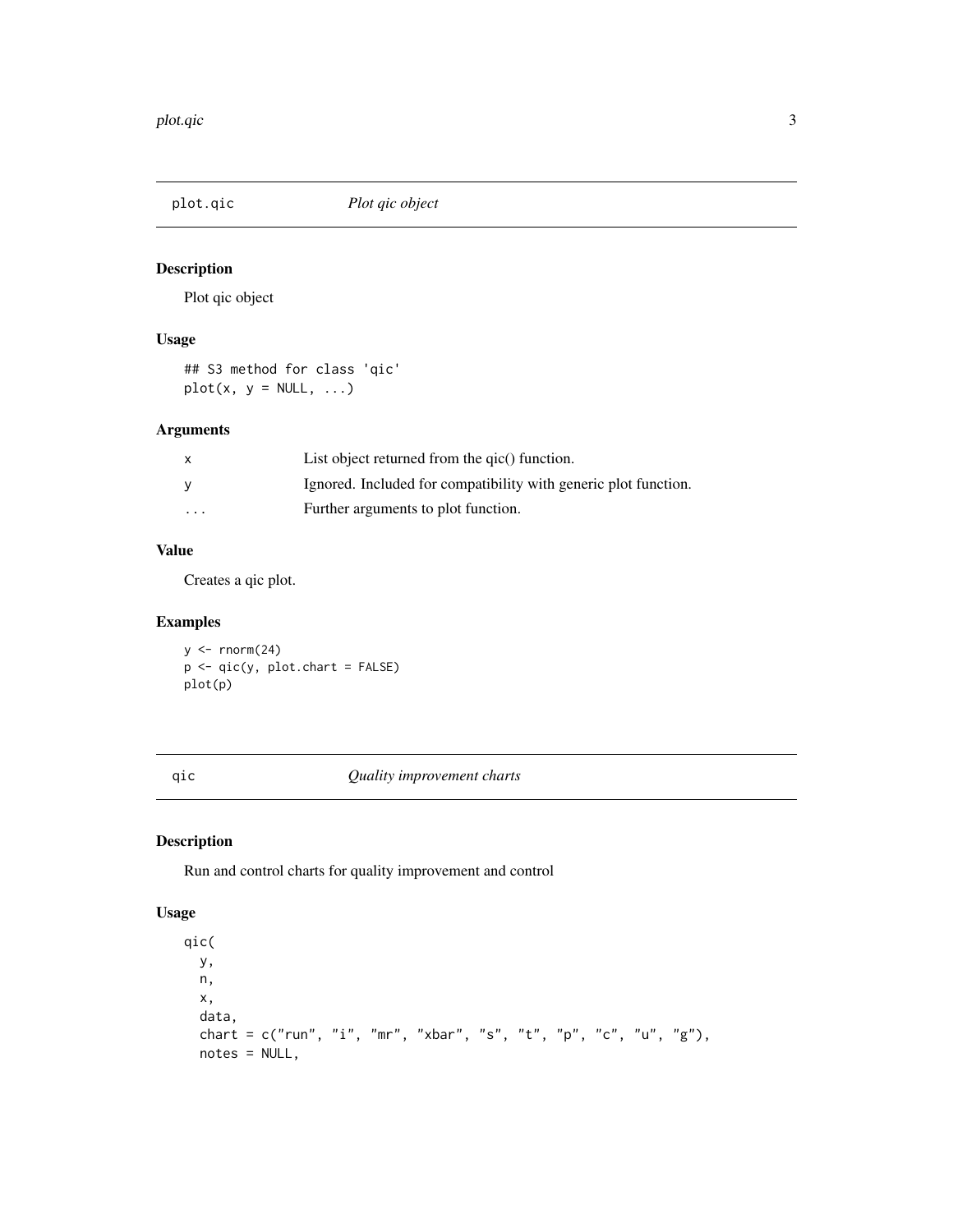```
cl = NULL,agg.fun = c("mean", "sum"),
 ylim = NULL,
 target = NULL,
 direction = NULL,
 freeze = NULL,
 breaks = NULL,
 exclude = NULL,
 negy = TRUE,dots.only = FALSE,
 multiply = 1,
 prime = FALSE,
 standardised = FALSE,
 x. format = "%Y-%m-%d",
 nint = 5,
 cex = 0.8,
 main,
 xlab = "Subgroup",
 ylab = "Indicator",
 sub = NULL,decimals = NULL,
 pre.text = "Before data",
 post.text = "After data",
 llabs = c("LCL", "CL", "UCL", "TRG"),runvals = FALSE,
 linevals = TRUE,
 plot.chart = TRUE,
 print.out = FALSE,
  ...
)
```
# Arguments

| У     | Numeric vector of counts or measures to plot. Mandatory.                                              |
|-------|-------------------------------------------------------------------------------------------------------|
| n     | Numeric vector of sample sizes. Mandatory for P and U charts.                                         |
| X     | Subgrouping vector used for aggregating data and making x-labels. Mandatory<br>for Xbar and S charts. |
| data  | Data frame containing variables.                                                                      |
| chart | Type of control chart. Possible types are:                                                            |
|       | • "run": run chart (default).                                                                         |
|       | • "i": individuals chart.                                                                             |
|       | • "mr": moving range chart.                                                                           |
|       | • "xbar": sample average chart.                                                                       |
|       | • "s": sample standard deviation chart.                                                               |
|       | • "t": time between events chart.                                                                     |
|       | • "p": proportions chart.                                                                             |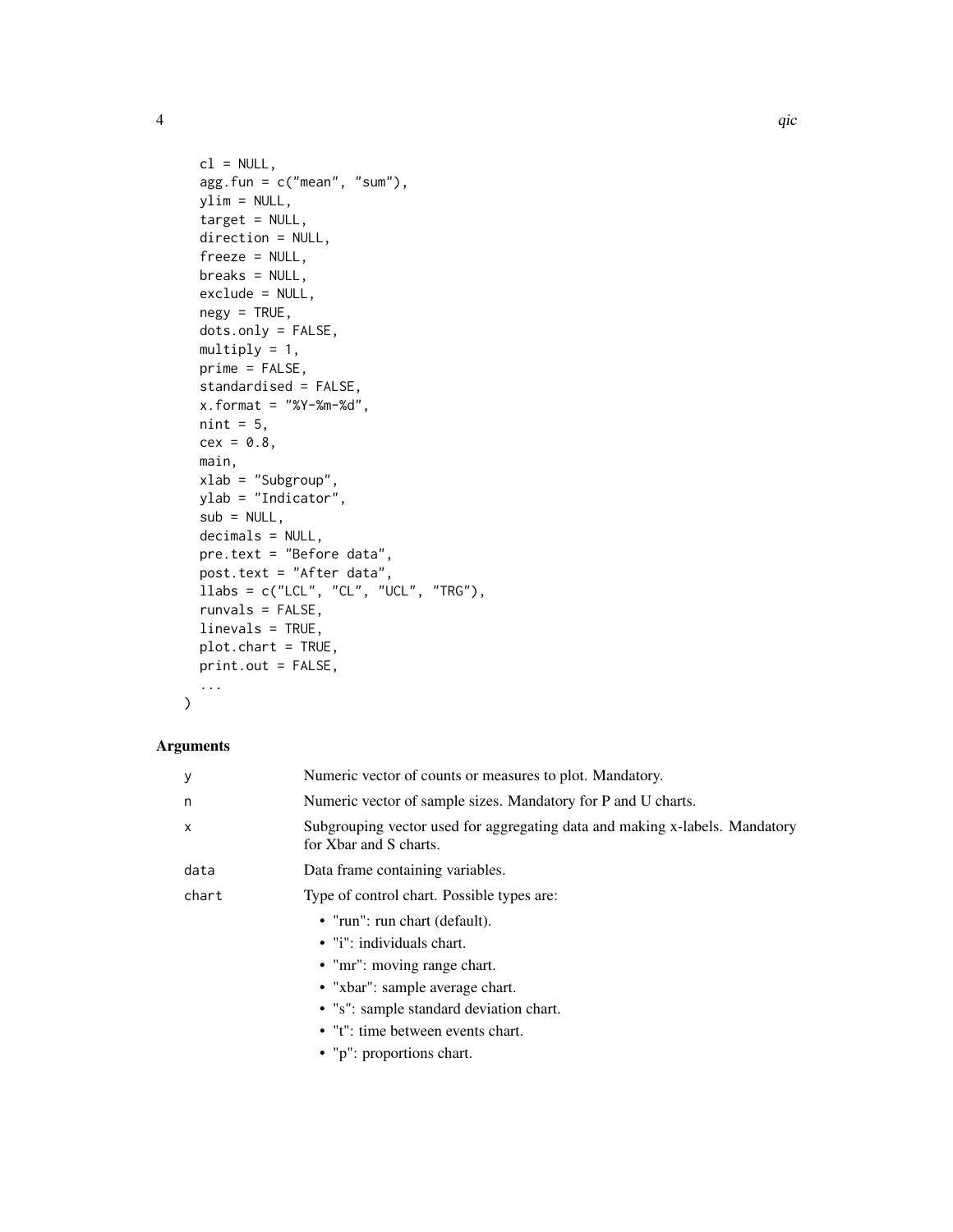|              | • "c": counts chart.                                                                                                                                                                                                                                                                                       |
|--------------|------------------------------------------------------------------------------------------------------------------------------------------------------------------------------------------------------------------------------------------------------------------------------------------------------------|
|              | • "u": rates chart.                                                                                                                                                                                                                                                                                        |
|              | • "g": cases between events chart.                                                                                                                                                                                                                                                                         |
| notes        | Character vector of notes to be added to individual. data points.                                                                                                                                                                                                                                          |
| cl           | Value specifying the center line (if known). Must be of length one or same as<br>number of subgroups (for variable center line).                                                                                                                                                                           |
| agg.fun      | String specifying the aggregate function if there is more than one value per sub-<br>group. Possible values are 'mean' and 'sum'. Only relevant if you want to<br>aggregate count data with run charts or I charts. If $\text{agg.fun} = 'sum', \text{ the } n$<br>argument (if provided) will be ignored. |
| ylim         | Range of y axis limits.                                                                                                                                                                                                                                                                                    |
| target       | Value specifying a target line to plot.                                                                                                                                                                                                                                                                    |
| direction    | Value indication direction of improvement, $0$ (down) or $1$ (up).                                                                                                                                                                                                                                         |
| freeze       | Number identifying the last data point to include in calculations of center and<br>limits (ignored if breaks argument is given).                                                                                                                                                                           |
| breaks       | Numeric vector of break points. Useful for splitting graph in two or more sec-<br>tions with separate center line and control limits.                                                                                                                                                                      |
| exclude      | Numeric vector of data points to exclude from calculations of center and control<br>lines.                                                                                                                                                                                                                 |
| negy         | Logical value, if TRUE, the y axis is allowed to be negative (only relevant for I<br>and Xbar charts).                                                                                                                                                                                                     |
| dots.only    | Logical value. If TRUE, data points are not connected by lines and runs analysis<br>is not performed. Useful for comparison and funnel plots.                                                                                                                                                              |
| multiply     | Integer indicating a number to multiply y axis by, e.g. 100 for percents rather<br>than proportions.                                                                                                                                                                                                       |
| prime        | Logical value, if TRUE, control limits incorporate between-subgroup variation<br>as proposed by Laney (2002). This is recommended for data involving very<br>large sample sizes. Only relevant for P and U charts.                                                                                         |
| standardised | Logical value, if TRUE, creates a standardised control chart, where points are<br>plotted in standard deviation units along with a center line at zero and control<br>limits at 3 and -3. Only relevant for P, U and Xbar charts.                                                                          |
| x.format     | Date format of x axis labels. See ?strftime for date formats.                                                                                                                                                                                                                                              |
| nint         | Number indicating (approximately) the desired number of tick marks on the x<br>axis.                                                                                                                                                                                                                       |
| cex          | Number indicating the amount by which text and symbols should be magnified.                                                                                                                                                                                                                                |
| main         | Character string specifying the title of the plot.                                                                                                                                                                                                                                                         |
| xlab         | Character string specifying the x axis label.                                                                                                                                                                                                                                                              |
| ylab         | Character string specifying the y axis label.                                                                                                                                                                                                                                                              |
| sub          | Character string specifying a subtitle to be printed in the lower left corner of the<br>plot.                                                                                                                                                                                                              |
| decimals     | Integer indicating the number of decimals shown for center and limits on the<br>plot. Default behaviour is smart rounding to at least two significant digits.                                                                                                                                              |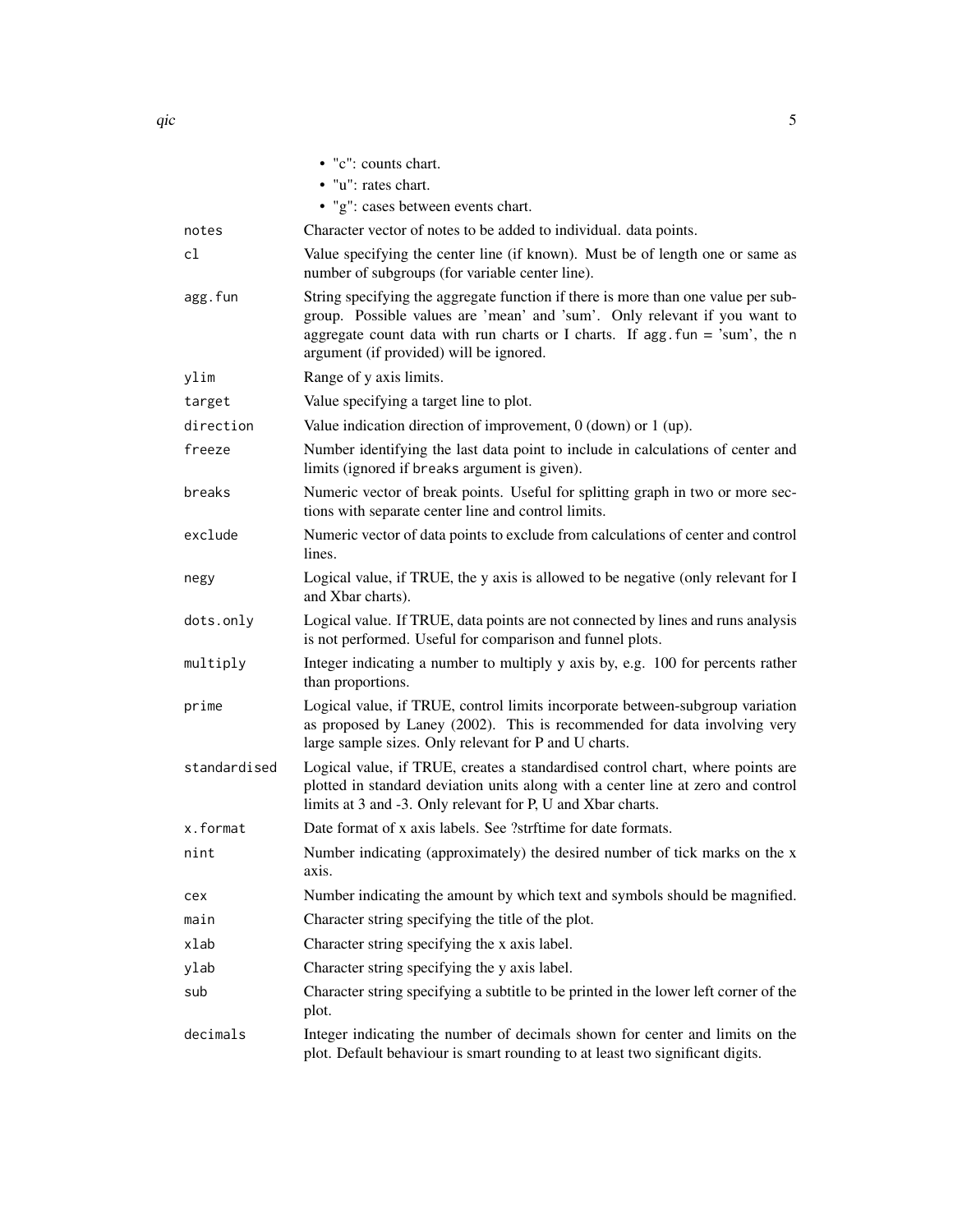| pre.text   | Character string labelling pre-freeze period                                                                                                    |
|------------|-------------------------------------------------------------------------------------------------------------------------------------------------|
| post.text  | Character string labelling post-freeze period                                                                                                   |
| llabs      | Character vector with four elements specifying labels for lower control limit,<br>centre line, upper control limit and target line respectively |
| runvals    | Logical value, if TRUE, prints statistics from runs analysis on plot.                                                                           |
| linevals   | Logical value, if TRUE, prints values for center and control lines on plot.                                                                     |
| plot.chart | Logical value, if TRUE, prints plot.                                                                                                            |
| print.out  | Logical value, if TRUE, prints return value                                                                                                     |
| $\cdots$   | Further arguments to plot function.                                                                                                             |

#### Details

If chart is not specified,  $qic()$  plots a run chart. Non-random variation will be marked by a dashed, yellow center line (the median) if either the longest run of data points above or below the median is longer than predicted or if the graph crosses the median fewer times than predicted (see references for details).

Only the y argument giving the count or measure of interest is mandatory for a run chart. If a denominator argument, n, is given,  $y/n$  will be plotted. If a subgrouping argument, x, is given,  $sum(y)/sum(n)$ , within each subgroup will be plotted. This behaviour can be modified using the agg. fun argument.

With controlcharts, data aggregation by subgroups is handled according to chart type. For P, U, and I charts, data are aggregated as described for the run chart. For the C chart, the sum of counts,  $sum(y)$ , within each subgroups will be plotted.

For Xbar and S charts, the subgrouping argument, x, is mandatory. However, the sample size argument, n, is irrelevant and will be ignored.

The subgrouping argument, x, is irrelevant for T and G charts, and, if given, an error will occur if any subgroup has more than one element.

If more than one note is present within any subgroup, the first note (alphabetically) is chosen.

If both prime and standardised are TRUE, points are plotted in units corresponding to Laney's modified "standard deviation", which incorporates the variation between subgroups.

### Value

A list of of class qic containing values and parameters of the qic plot.

#### References

Runs analysis:

- Jacob Anhoej, Anne Vingaard Olesen (2014). Run Charts Revisited: A Simulation Study of Run Chart Rules for Detection of Non-Random Variation in Health Care Processes. PLoS ONE 9(11): e113825. doi: 10.1371/journal.pone.0113825 .
- Jacob Anhoej (2015). Diagnostic Value of Run Chart Analysis: Using Likelihood Ratios to Compare Run Chart Rules on Simulated Data Series. PLoS ONE 10(3): e0121349. doi: 10.1371/journal.pone.0121349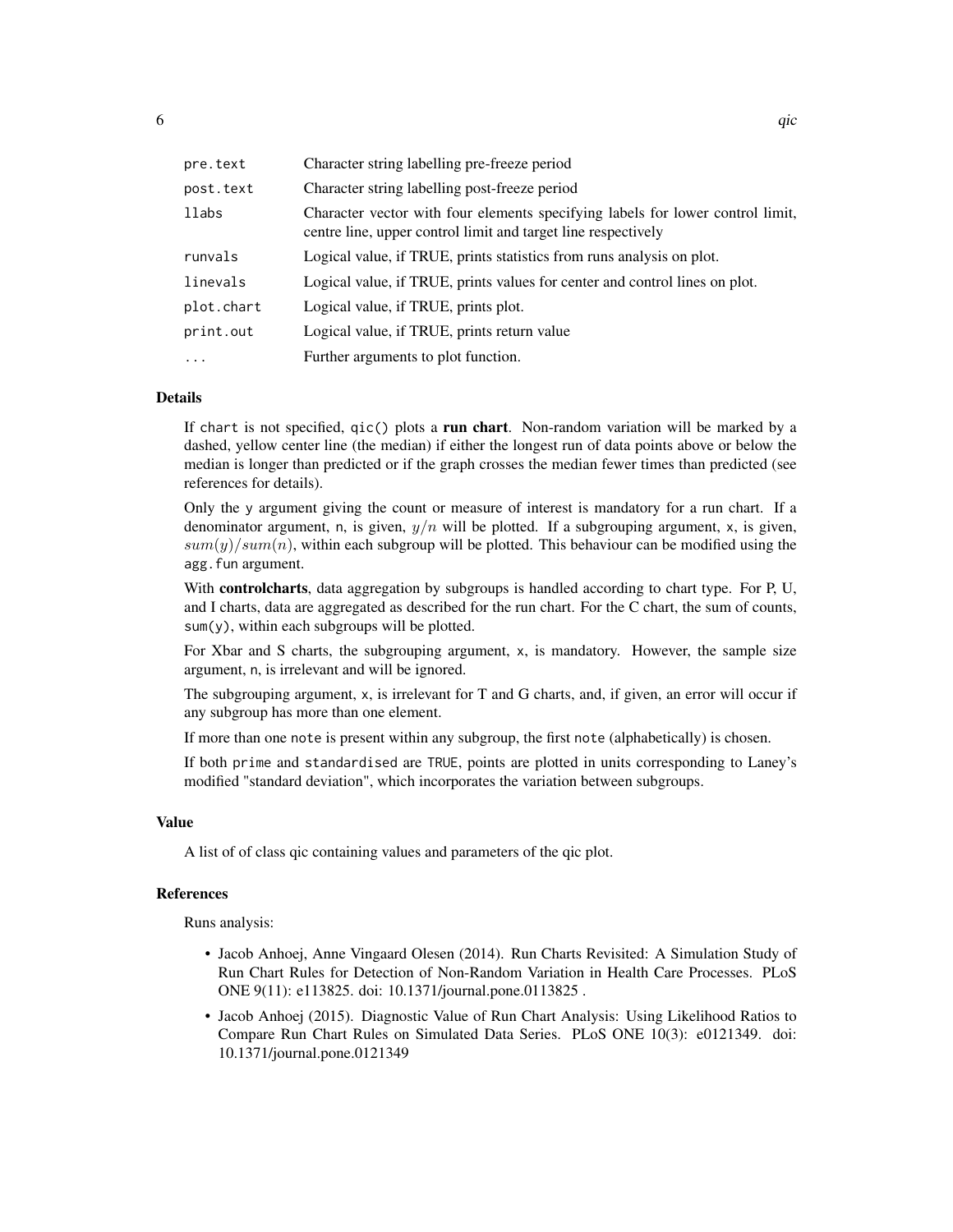- Mark F. Schilling (2012). The Surprising Predictability of Long Runs. Math. Mag. 85, 141-149.
- Zhenmin Chen (2010). A note on the runs test. Model Assisted Statistics and Applications 5, 73-77.

Calculation of control limits:

- Douglas C. Montgomery (2009). Introduction to Statistical Process Control, Sixth Edition, John Wiley & Sons.
- James C. Benneyan (2001). Number-Between g-Type Statistical Quality Control Charts for Monitoring Adverse Events. Health Care Management Science 4, 305-318.
- Lloyd P. Provost, Sandra K. Murray (2011). The Health Care Data Guide: Learning from Data for Improvement. San Francisco: John Wiley & Sons Inc.
- David B. Laney (2002). Improved control charts for attributes. Quality Engineering, 14(4), 531-537.

```
set.seed(1)
# Run chart of 24 samples of a random continuous variable
# with an approximate mean = 12 and standard deviation = 3.
y <- rnorm(24, 12, 3)
qic(y)
# Add subgroup vector (dates) and a target
x \le - seq.Date(as.Date('2013-08-04'), by = 'week', length = 24)
qic(y, x = x, target = 16)
# Individuals control chart
qic(y, x = x, chart = 'i')
# Xbar control chart, sample size = 5
y \le - rnorm(5 \times 24)x \leq -\text{rep}(x, 5)qic(y, x = x, chart = 'xbar')# Create data frame with counts and sample sizes by week
d \le - data.frame(week = seq.Date(as.Date('2013-08-04'),
                                  by = \prime week\prime,
                                  length = 36,
                 y = c(\text{rbinom}(24, 20, 0.5), \text{rbinom}(12, 20, 0.8)),n = round(rnorm(36, 20, 2)))
# Proportions control chart
qic(y, n, x = week, data = d[1:24,], chart = 'p')
# Introduce change in process performance
qic(y, n, x = week, data = d, chart = 'p')# Freeze baseline to first 24 samples
qic(y, n, x = week, data = d, chart = 'p', freeze = 24)
```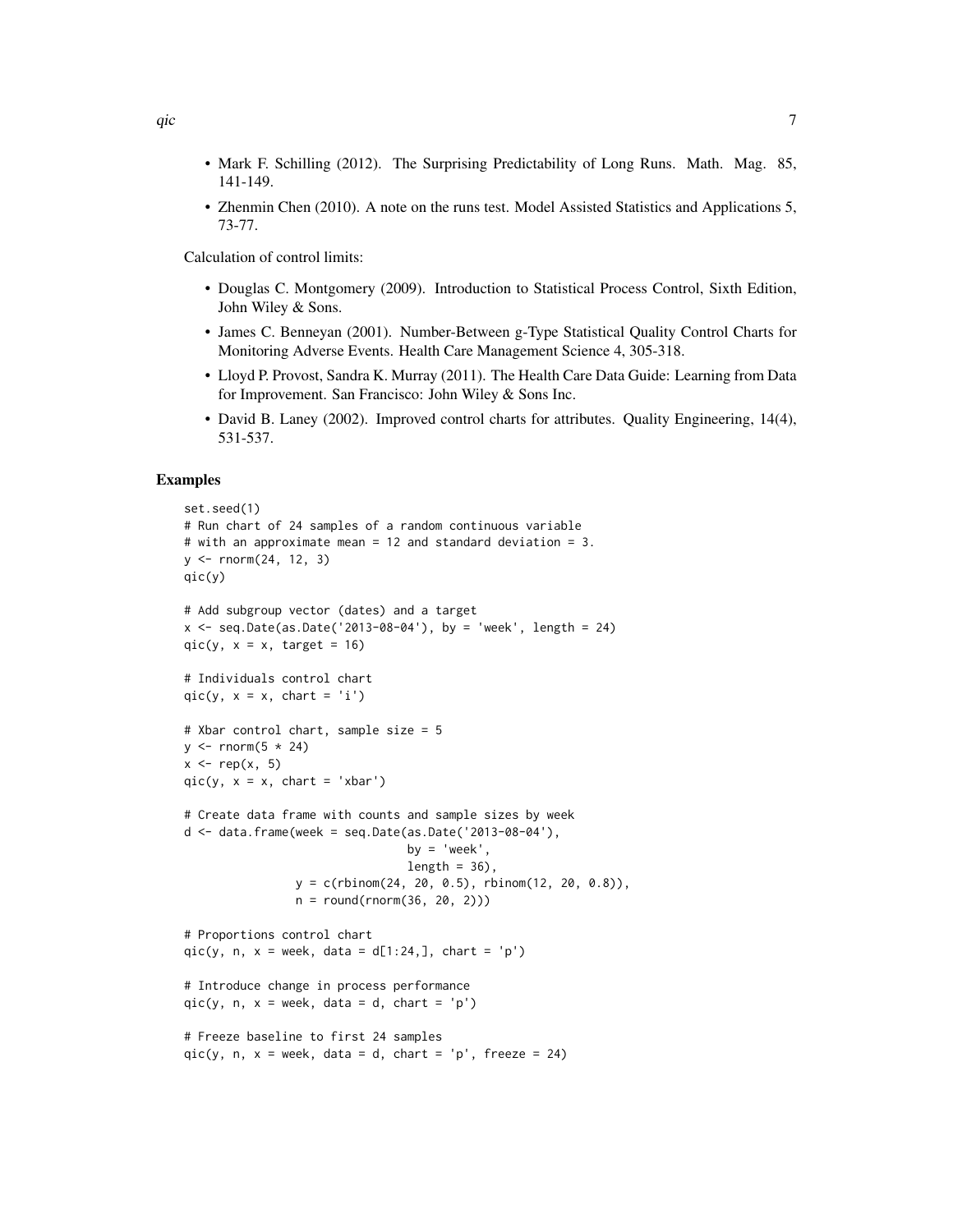```
# Break control chart before and after change
qic(y, n, x = week, data = d, chart = 'p', breaks = 24)
# Introduce extreme sample value and notes
d$a <- ''
d$a[30] <- 'Extreme value'
d$y[30] <- 1
qic(y, n, x = week, data = d, chart = 'p',breaks = 24,
   notes = a)
# Exclude value from calculations
d$a[30] <- 'Value excluded from calculations'
qic(y, n, x = week, data = d, chart = 'p',breaks = 24,
   notes = a,
   exclude = 30)
```
summary.tcc *Summarise Trellis Control Charts*

#### Description

Summary function for tcc objects.

#### Usage

## S3 method for class 'tcc' summary(object, ...)

#### Arguments

| object | tcc object                                                         |
|--------|--------------------------------------------------------------------|
| .      | Ignored. Included for compatibility with generic summary function. |

#### Value

A data frame with summary statistics of the tcc object.

```
# Build data frame for example
d \leq data.frame(x = rep(1:24, 4),mo = (rep(seq(as.Date('2014-1-1'),
                              length.out = 24,
                              by = 'month'),
                          4)),
                n = rbinom(4 * 24, 100, 0.5),
```
<span id="page-7-0"></span>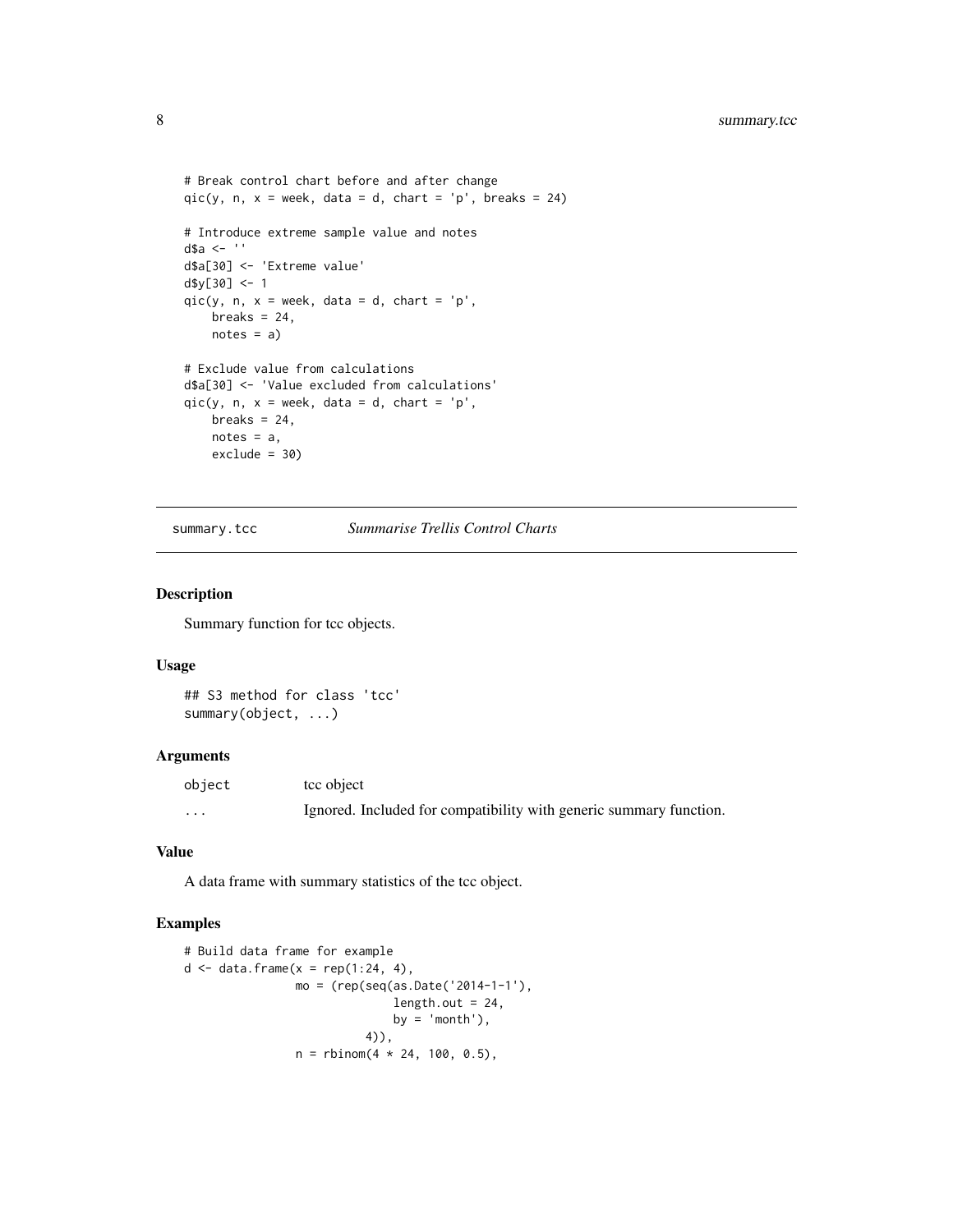```
d = round(runif(4 * 24, 90, 110)),g1 = rep(c('a', 'b'), each = 48),g2 = rep(c('A', 'B'), each = 24))# P chart
p \leftarrow \text{tcc}(n, d, mo, g1 = g1, g2 = g2, breaks = 12, data = d, chart = 'p')plot(p)
summary(p)
```
#### tcc *Trellis Control Charts*

#### Description

Run and control charts for multivariate data i trellis (grid) layout.

#### Usage

```
tcc(
  n,
  d,
  x,
  g1,
  g2,
 breaks,
 notes,
  data,
  chart = c("run", "i", "mr", "xbar", "s", "t", "p", "c", "u", "g"),multiply = 1,
  freeze = NULL,
  exclude,
  target = NA,n.sum = FALSE,y.neg = TRUE,y.percent = FALSE,
 y.expand = NULL,
  x.pad = 1,
  x.date.format = NULL,
  cl.\,lab = TRUE,cl.decimals = NULL,
 main,
 xlab = "Subgroup",
 ylab = "Value",
  subtitle = NULL,
  caption = NULL,
  cex = 1,
  pex = 1,
  prime = TRUE,
```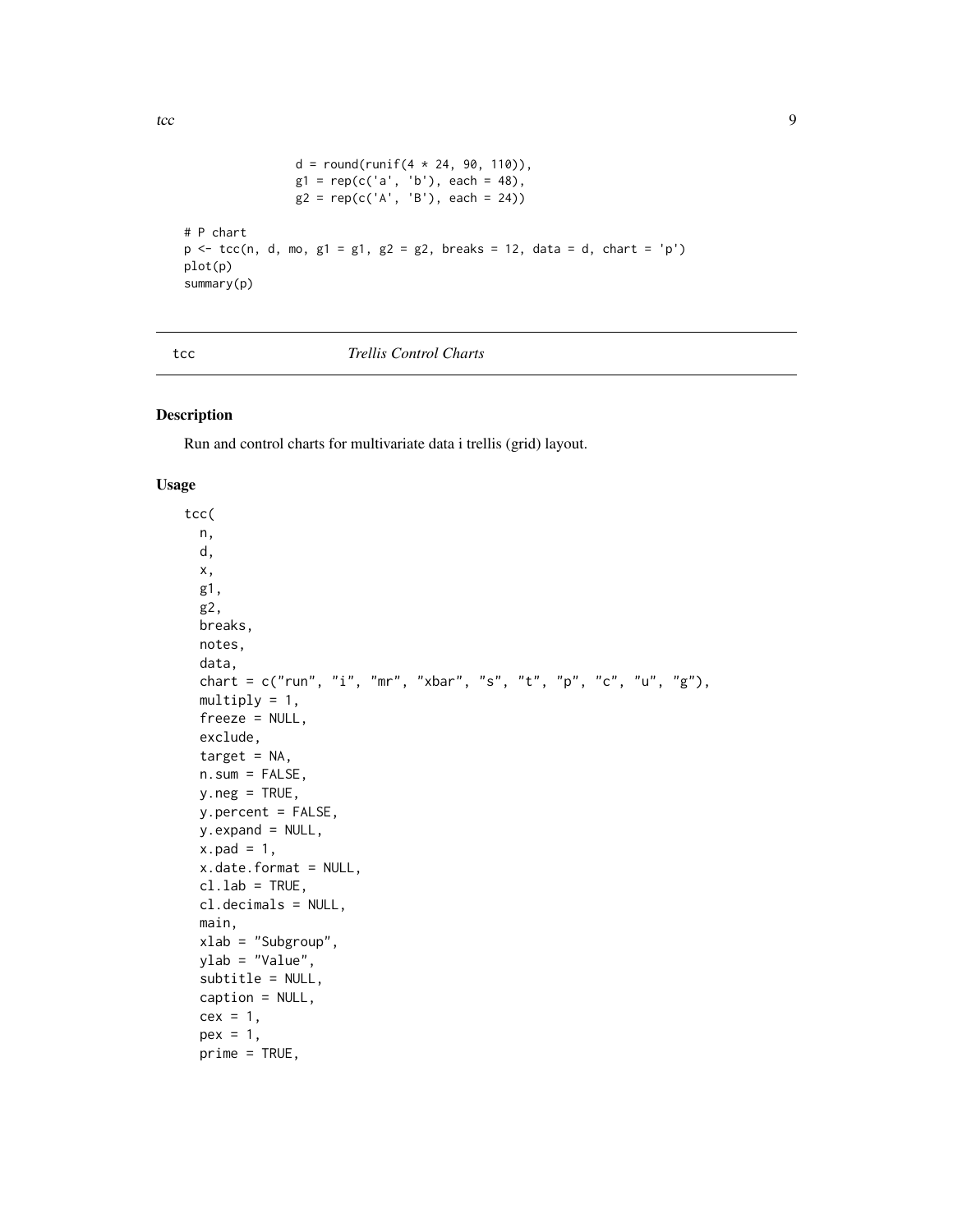```
flip = FALSE,
dots.only = FALSE,
print.summary = FALSE,
```
... )

# Arguments

| n        | Numerator, numeric vector of counts or measures to plot. Mandatory.                                                                                                                                  |
|----------|------------------------------------------------------------------------------------------------------------------------------------------------------------------------------------------------------|
| d        | Denominator, numeric vector of subgroup sizes. Mandatory for P and U charts.                                                                                                                         |
| x        | Subgrouping vector used for aggregating data by subgroup and making x-labels.<br>Mandatory for Xbar and S charts.                                                                                    |
| g1       | Grouping vector 1 used for trellis layout (facets).                                                                                                                                                  |
| g2       | Grouping vector 2 used for trellis layout (facets).                                                                                                                                                  |
| breaks   | Numeric vector of break points. Useful for splitting graph in two or more sec-<br>tions with separate center line and control limits.                                                                |
| notes    | Character vector of notes to be added to individual. data points.                                                                                                                                    |
| data     | Data frame containing variables.                                                                                                                                                                     |
| chart    | Type of control chart. Possible types are:                                                                                                                                                           |
|          | • "run": run chart (default).                                                                                                                                                                        |
|          | • "i": individuals chart.                                                                                                                                                                            |
|          | • "mr": moving range chart.                                                                                                                                                                          |
|          | • "xbar": sample average chart.                                                                                                                                                                      |
|          | • "s": sample standard deviation chart.                                                                                                                                                              |
|          | • "t": time between events chart.                                                                                                                                                                    |
|          | • "p": proportions chart.                                                                                                                                                                            |
|          | • "c": counts chart.                                                                                                                                                                                 |
|          | • "u": rates chart.                                                                                                                                                                                  |
|          | • "g": cases between events chart.                                                                                                                                                                   |
| multiply | Integer indicating a number to multiply y axis by, e.g. 100 for percents rather<br>than proportions. See also y . percent argument.                                                                  |
| freeze   | Number identifying the last data point to include in calculations of center and<br>limits (ignored if breaks argument is given).                                                                     |
| exclude  | Numeric vector of data points to exclude from runs analysis and calculations of<br>center and control lines (same for each facet).                                                                   |
| target   | Numeric value indicating a target value to be plotted as a horizontal line (same<br>for each facet).                                                                                                 |
| $n.s$ um | Logical value indicating whether the mean (default) or sum of numerator (n<br>argument) per subgroup should be plotted. Only relevant for run, C, and I charts<br>with multiple counts per subgroup. |
| y.neg    | Logical value. If TRUE (default), the y axis is allowed to be negative (only<br>relevant for I and Xbar charts).                                                                                     |

10 to the contract of the contract of the contract of the contract of the contract of the contract of the contract of the contract of the contract of the contract of the contract of the contract of the contract of the cont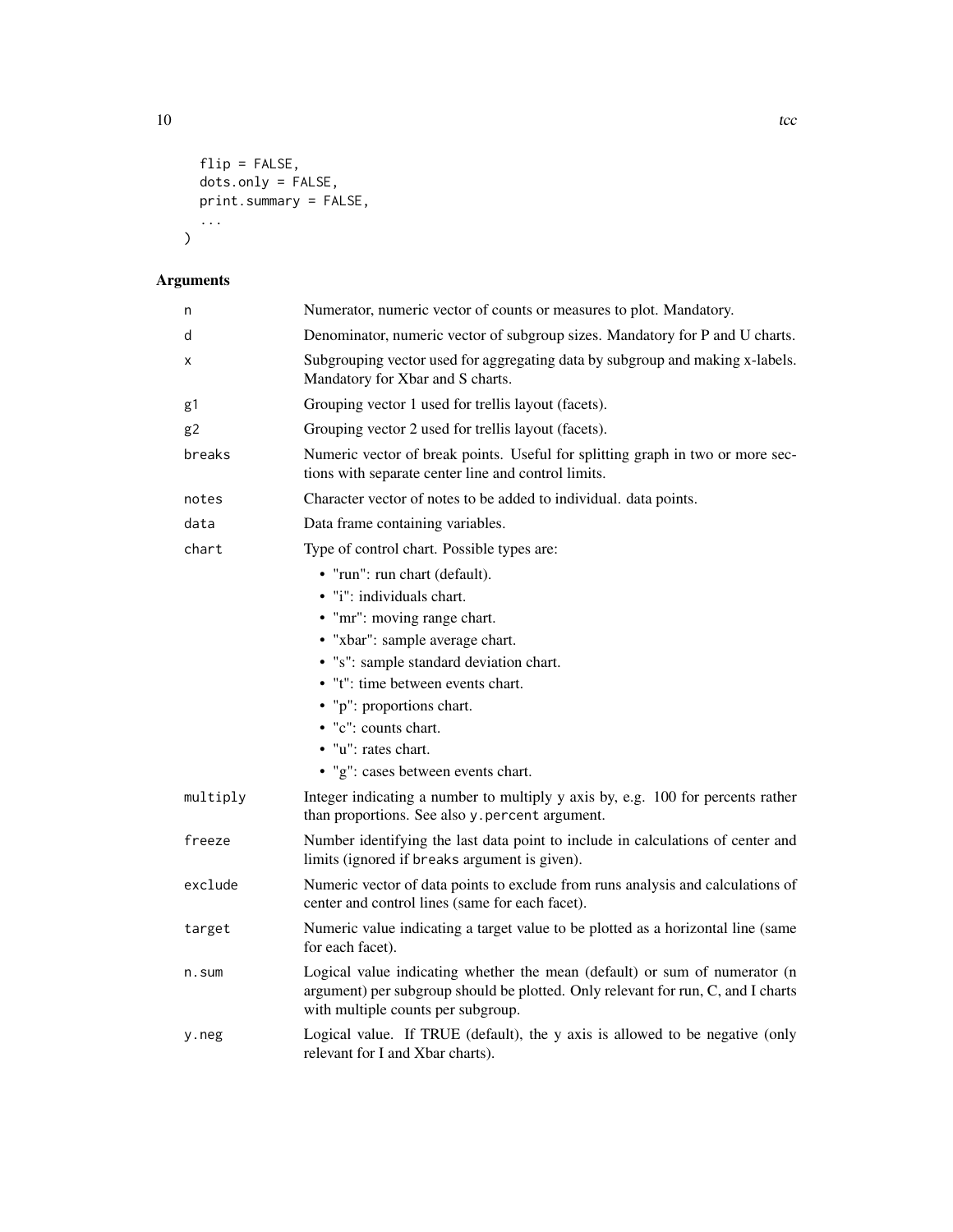| y.percent     | Logical. If TRUE, formats y axis labels as percent.                                                                                                                                    |
|---------------|----------------------------------------------------------------------------------------------------------------------------------------------------------------------------------------|
| y.expand      | Numeric value to include in y axis. Useful e.g. for beginning y axis at zero.                                                                                                          |
| x.pad         | Number indicating expansion of x axis to make room for center line labels.                                                                                                             |
| x.date.format | Date format of x axis labels. See ?strftime() for possible date formats.                                                                                                               |
| cl.lab        | Logical value. If TRUE (default), plots center line labels.                                                                                                                            |
| cl.decimals   | Number of decimals on center line labels.                                                                                                                                              |
| main          | Character string specifying the title of the plot.                                                                                                                                     |
| xlab          | Character string specifying the x axis label.                                                                                                                                          |
| ylab          | Character string specifying the y axis label.                                                                                                                                          |
| subtitle      | Character string specifying the subtitle.                                                                                                                                              |
| caption       | Character string specifying the caption.                                                                                                                                               |
| cex           | Number indicating the amount by which text should be magnified.                                                                                                                        |
| pex           | Number indicating the amount by which plotting symbols should be magnified.                                                                                                            |
| prime         | Logical value, If TRUE (default unless dots.only = TRUE), control limits incor-<br>porate between-subgroup variation as proposed by Laney (2002). Only relevant<br>for P and U charts. |
| flip          | Logical. If TRUE rotates the plot 90 degrees.                                                                                                                                          |
| dots.only     | Logical value. If TRUE, data points are not connected by lines, prime is forced<br>to be FALSE, and runs analysis is not performed. Useful for comparison and<br>funnel plots.         |
| print.summary | Logical. If TRUE, prints summary of tcc object.                                                                                                                                        |
| $\cdots$      | Further arguments to ggplot function.                                                                                                                                                  |

### Details

tcc() is a wrapper function for ggplot2() that makes multivariate run and control charts. It takes up to two grouping variables for multidimensional trellis plots.

Note that, in contrast to the qic() function, the prime argument defaults to TRUE, which means that control limits of P and U charts by default incorporate between-subgroup variation as proposed by Laney (2002).

#### Value

An object of class ggplot.

# References

Runs analysis:

• Jacob Anhoej, Anne Vingaard Olesen (2014). Run Charts Revisited: A Simulation Study of Run Chart Rules for Detection of Non-Random Variation in Health Care Processes. PLoS ONE 9(11): e113825. doi: 10.1371/journal.pone.0113825 .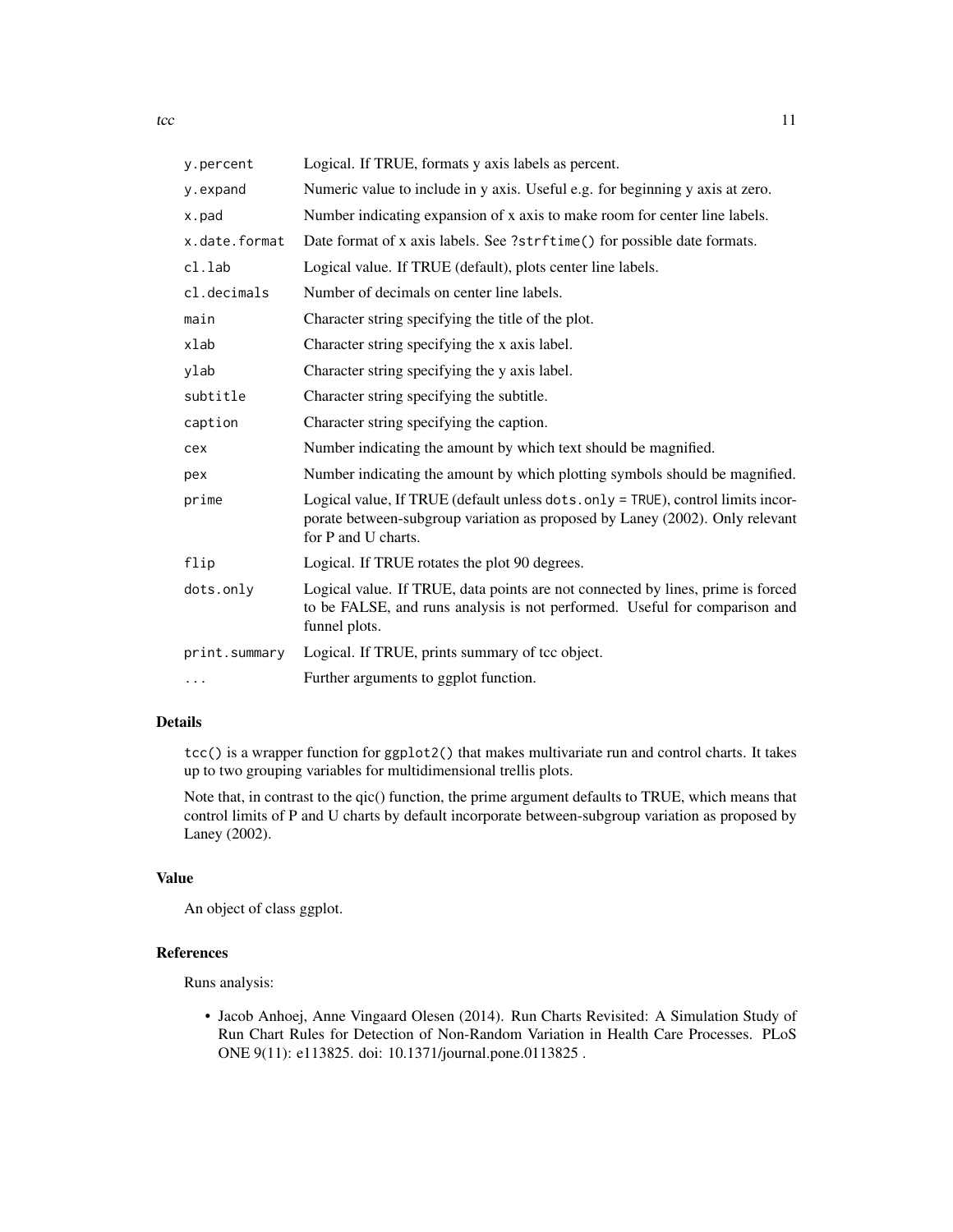- Jacob Anhoej (2015). Diagnostic Value of Run Chart Analysis: Using Likelihood Ratios to Compare Run Chart Rules on Simulated Data Series. PLoS ONE 10(3): e0121349. doi: 10.1371/journal.pone.0121349
- Mark F. Schilling (2012). The Surprising Predictability of Long Runs. Math. Mag. 85, 141-149.
- Zhenmin Chen (2010). A note on the runs test. Model Assisted Statistics and Applications 5, 73-77.

Calculation of control limits:

- Douglas C. Montgomery (2009). Introduction to Statistical Process Control, Sixth Edition, John Wiley & Sons.
- James C. Benneyan (2001). Number-Between g-Type Statistical Quality Control Charts for Monitoring Adverse Events. Health Care Management Science 4, 305-318.
- Lloyd P. Provost, Sandra K. Murray (2011). The Health Care Data Guide: Learning from Data for Improvement. San Francisco: John Wiley & Sons Inc.
- David B. Laney (2002). Improved control charts for attributes. Quality Engineering, 14(4), 531-537.

```
# Run chart of 24 random normal variables
tcc(rnorm(24))
# Build data frame for examples
d \leq data.frame(x = rep(1:24, 4),
               mo = (rep(seq(as.Date('2014-1-1'),
                              length.out = 24,
                              by = 'month'),
                          4)),
                n = rbinom(4 * 24, 100, 0.5),
                d = round(runif(4 * 24, 90, 110)),g1 = rep(c('a', 'b'), each = 48),g2 = rep(c('A', 'B')), each = 24))
# Run chart with two grouping variables
tcc(n, d, mo, g1 = g1, g2 = g2, data = d)# P chart
tcc(n, d, mo, g1 = g1, g2 = g2, data = d, chart = 'p')
# P chart with baseline fixed to the first 12 data points
tcc(n, d, mo, g1 = g1, g2 = g2, data = d, chart = 'p', freeze = 12)# P chart with two breaks and summary output
tcc(n, d, mo, g1 = g1, g2 = g2, data = d, chart = 'p',
breaks = c(12, 18), print.summary = TRUE)
```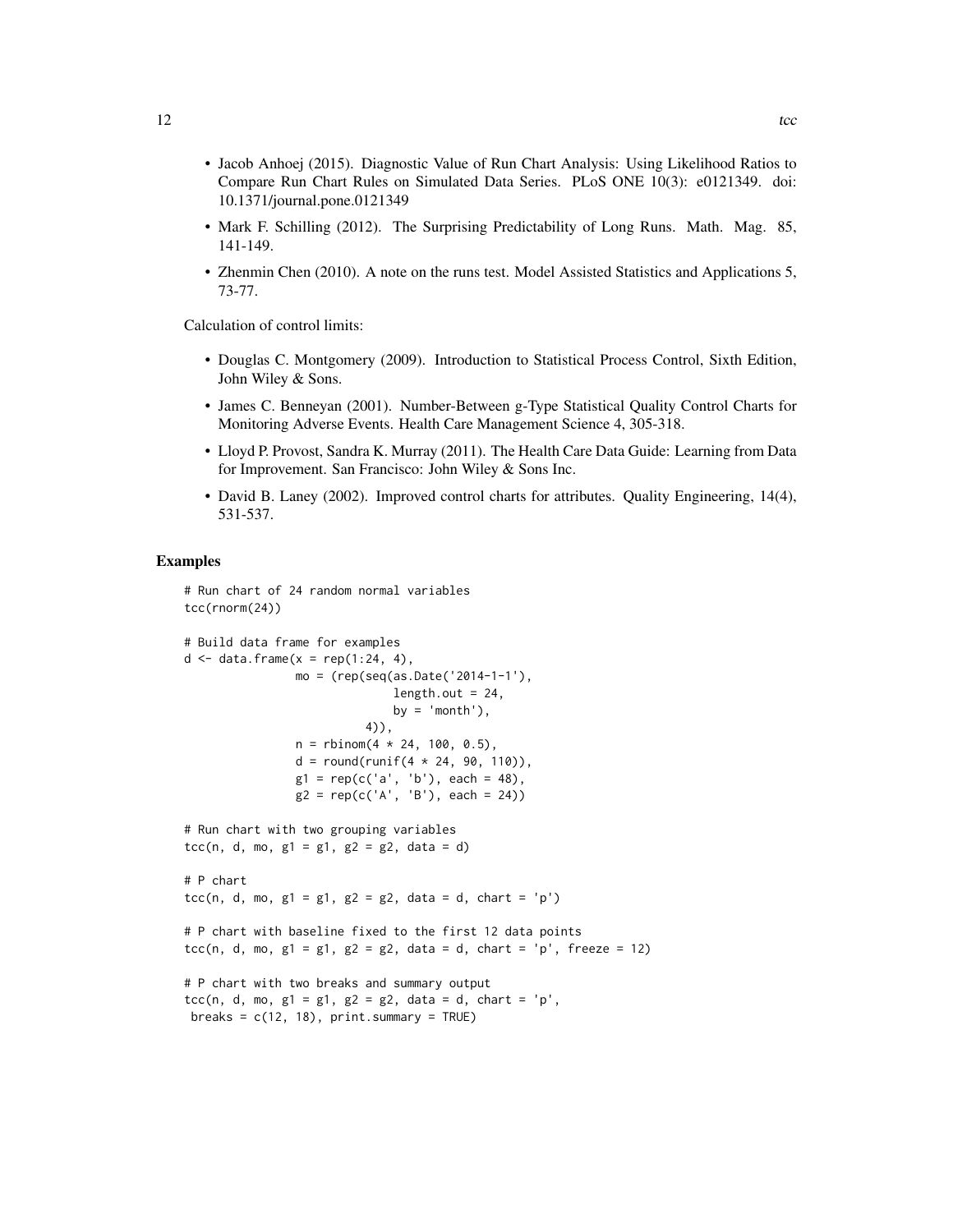# Description

Run charts for multivariate data in trellis (grid) layout.

# Usage

```
trc(
  x,
 chart = c("run", "i"),
 xscale = "same",
 yscale = "same",
 dec = NULL,
 xpad = 0.1,
 pch = 20,
  cex = 0.7,
  gap = 0.5,target = NA,
  ...
)
```
# Arguments

| $\mathsf{x}$ | Formula object to plot. The formula is of the form $y \sim x \mid g_1 + g_2 + $ , indicat-<br>ing that plots of y (on the y-axis) versus x (on the x-axis) should be produced<br>conditional on the variables g1, g2. |
|--------------|-----------------------------------------------------------------------------------------------------------------------------------------------------------------------------------------------------------------------|
| chart        | Type of chart: 'run' or 'i'.                                                                                                                                                                                          |
| xscale       | Scaling of x-axes: 'same' or 'free'.                                                                                                                                                                                  |
| yscale       | Scaling of y-axes: 'same' or 'free'.                                                                                                                                                                                  |
| dec          | Number of decimals of median value. The default behaviour (smart rounding to<br>at least two significant digits) should be satisfactory in most cases.                                                                |
| xpad         | Number specifying the fraction by which to extend the x-axis in order to make<br>space for the median label.                                                                                                          |
| pch          | Plotting character.                                                                                                                                                                                                   |
| cex          | Number indicating the magnification of plotting character.                                                                                                                                                            |
| gap          | Number indicating spacing between panels.                                                                                                                                                                             |
| target       | Value specifying a target line to plot.                                                                                                                                                                               |
| $\cdots$     | Further arguments to xyplot.                                                                                                                                                                                          |

# Details

This function is a wrapper for [xyplot](#page-0-0) from the [lattice](#page-0-0) package. Some usefull arguments from [xyplot](#page-0-0) are main, ylab, xlab, and layout.

<span id="page-12-0"></span>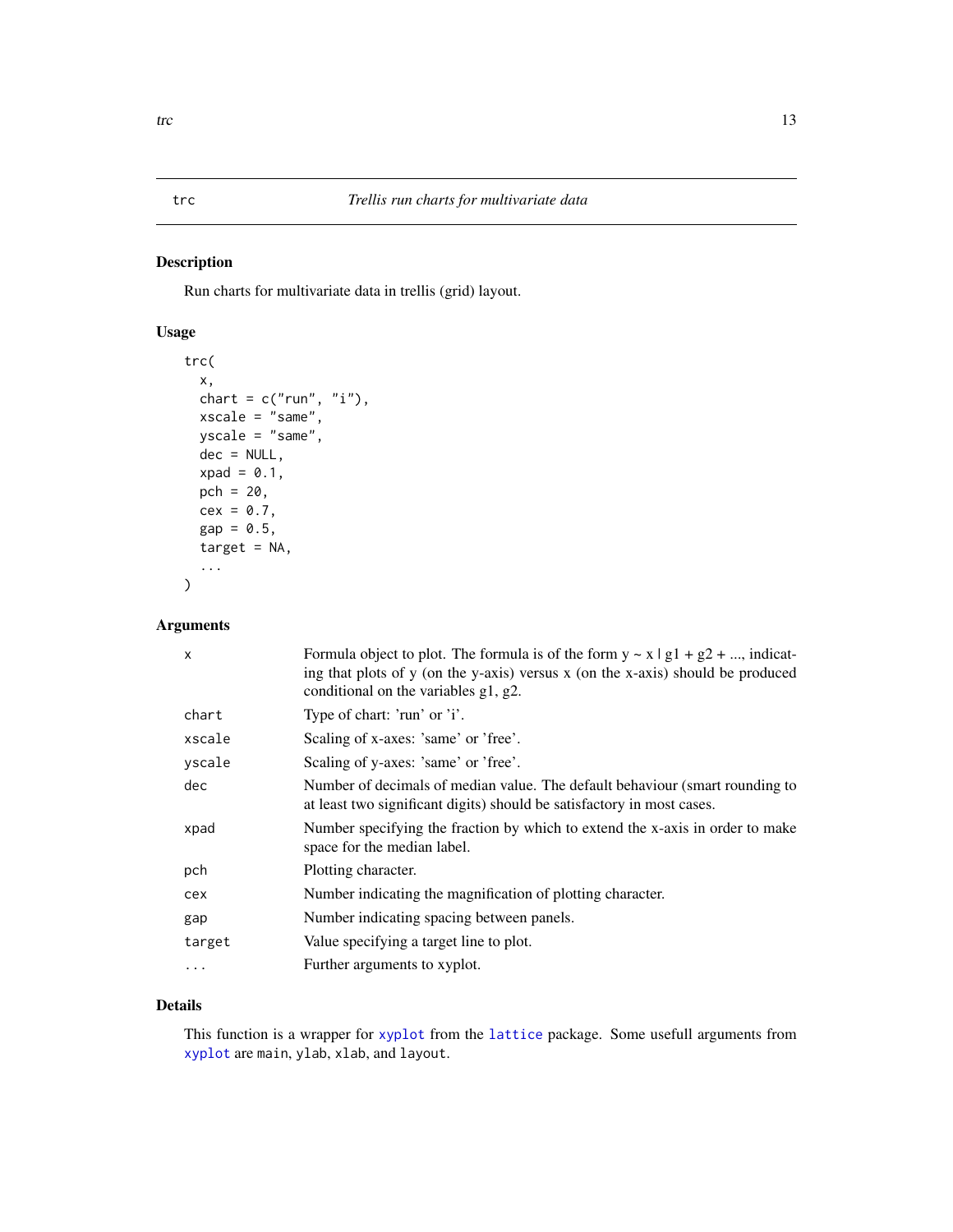# <span id="page-13-0"></span>Value

Returns an object of class "trellis".

#### See Also

[xyplot](#page-0-0), [qic](#page-2-1)

```
# Trellis run chart on 1 conditioning variable
d1 <- data.frame(y = rnorm(96, 12, 3),
                    expand.grid(x = 1:24,
                                  g = LETTERS[1:4]))
\text{trc}(y \sim x \mid g, \text{ data = d1, main = 'Trellis run chart') }# Add target line
\text{trc}(y \sim x \mid g, \text{ data = d1, main = 'Trellis run chart', target = 20)}# Trellis run chart on 2 conditioning variables
d2 <- data.frame(y = rnorm(144, 12, 3),
                    expand.grid(x = seq.Date(as.Date('2014-1-1'),by = \text{'week'},
                                                 length.out = 24),
                                  g1 = LETTERS[1:3],
                                  g2 = letters[1:2]))
\text{trc}(y \sim x \mid g1 + g2, \text{ data} = d2, \text{ main} = \text{'Trellis run chart'})# Introduce a shift in process performance
d2$y[132:144] <- d2$y[132:144] * 3
\text{trc}(y \sim x \mid g1 + g2, \text{ data} = d2, \text{ main} = \text{'Trellis run chart'})# Make I chart
\text{trc}(y \sim x \mid g1 + g2, \text{ data = d2, main = 'Trellis run chart', chart = 'i') }
```